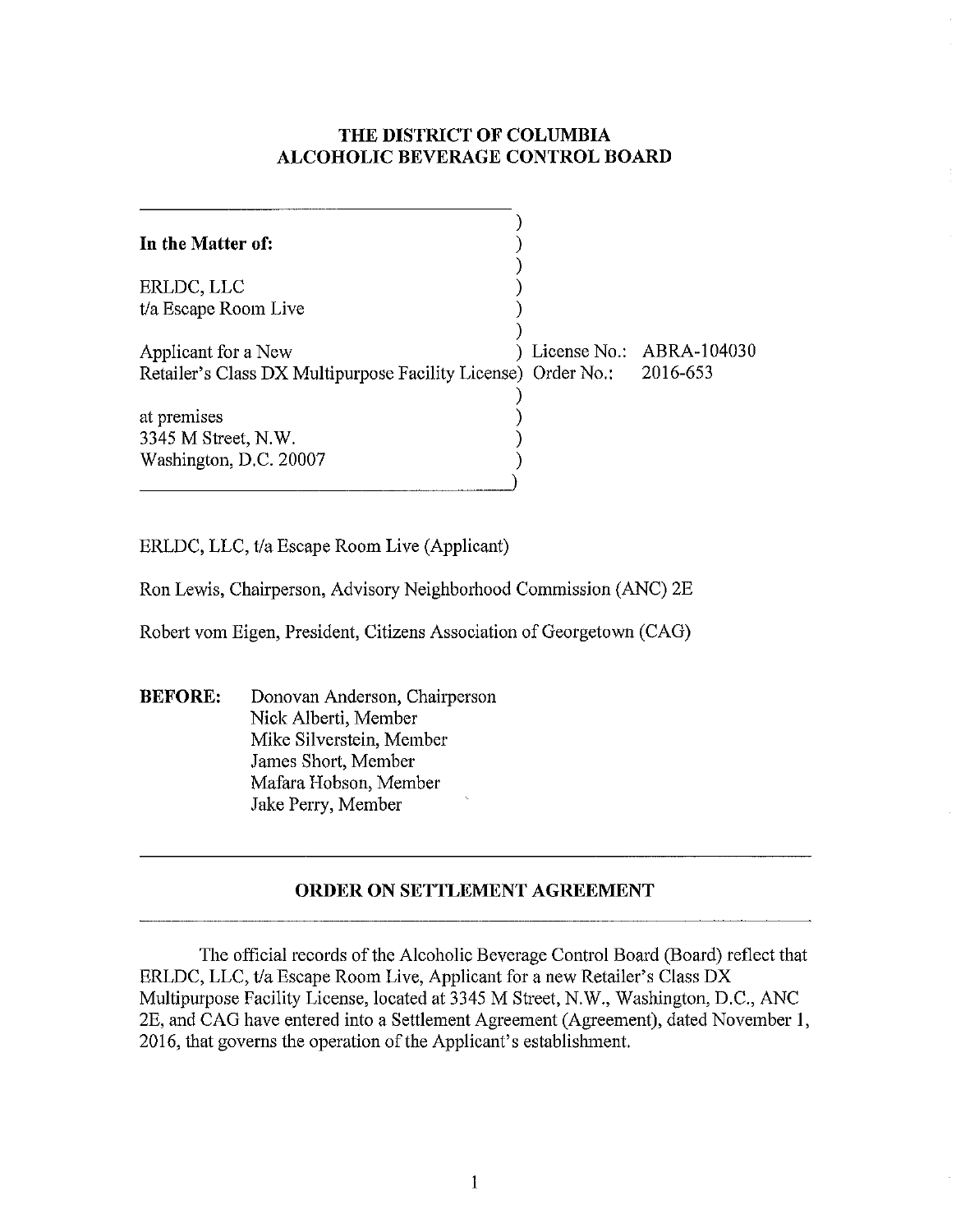The Agreement has been reduced to writing and has been properly executed and filed with the Board. The Applicant; Chairperson Ron Lewis, on behalf of ANC 2E; and Robert vom Eigen, on behalf of CAG; are signatories to the Agreement.

Accordingly, it is this 16th day of November, 2016, **ORDERED** that:

1. The above-referenced Settlement Agreement submitted by the parties to govern the operations of the Applicant's establishment is **APPROVED** and **INCORPORATED** as part of this Order; except for the following modifications:

Sections 2 - The following language shall be removed: "Accordingly, Applicant shall afford the ANC and CAG forty-five (45) day's advance notice of any intention to seek approval from the ABC Board of any change in its business operations which the ABC Board might deem "substantial," including any contemplated deviation from the interactive themed entertainment model."

Sections 3 - The following language shall be removed: "Accordingly, Applicant shall afford the ANC and CAG forty-five (45) day's advance notice of any intention to seek approval from the ABC Board of relaxation of the foregoing restriction of alcoholic beverage service to patrons who have purchased reservations to that day's interactive themed entertainment."

The parties have agreed to these modifications.

2. Copies of this Order shall be sent to the Applicant, ANC 2E, and CAG.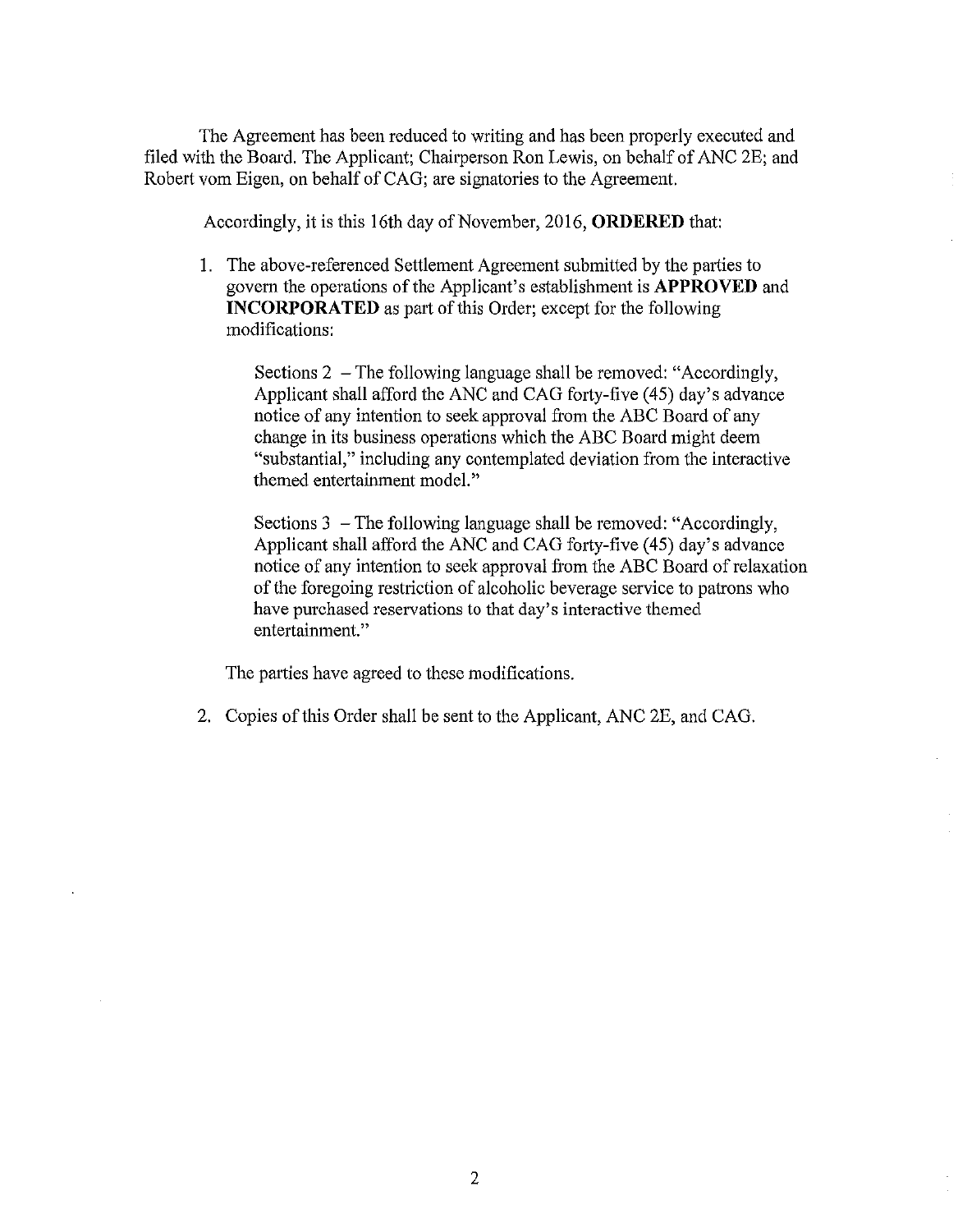District of Colmnbia Alcoholic Beverage Control Board

**MODOR**  $\sim$  av $\chi$ C Donovan Anderson, Chairperson  $\cal{U}$ Nick Alberti, Member  $\mathbb{Z}$   $\mathbb{Z}$ Mike Silverstein, Member  $n\overline{\mathcal{J}}$ James Short Member Mht **hall I bláson** íber Jake Herry, Member

Pursuant to D.C. Official Code § 25-433, any party adversely affected may file a Motion for Reconsideration of this decision within ten (10) days of service of this Order with the Alcoholic Beverage Regulation Administration,  $2000 \, 14^{th}$  Street, N.W., Suite 400S, Washington, DC 20009.

Also, pursuant to section 11 of the District of Columbia Administrative Procedure Act, Pub. 1. 90-614, 82 Stat. 1209, D.C. Official Code §2-510 (2001), and Rule 15 of the District of Columbia Court of Appeals, any party adversely affected has the right to appeal this Order by filing a petition for review, within thirty (30) days of the date of service of this Order, with the District of Columbia Court of Appeals, 430 E Street, N.W., Washington, D.C. 20001; *(202/879-1010)*. However, the timely filing of a Motion for Reconsideration pursuant to 23 DCMR § 1719.1 (2008) stays the time for filing a petition for review in the District of Columbia Court of Appeals until the Board rules on the motion. See D.C. App. Rule 15(b) (2004).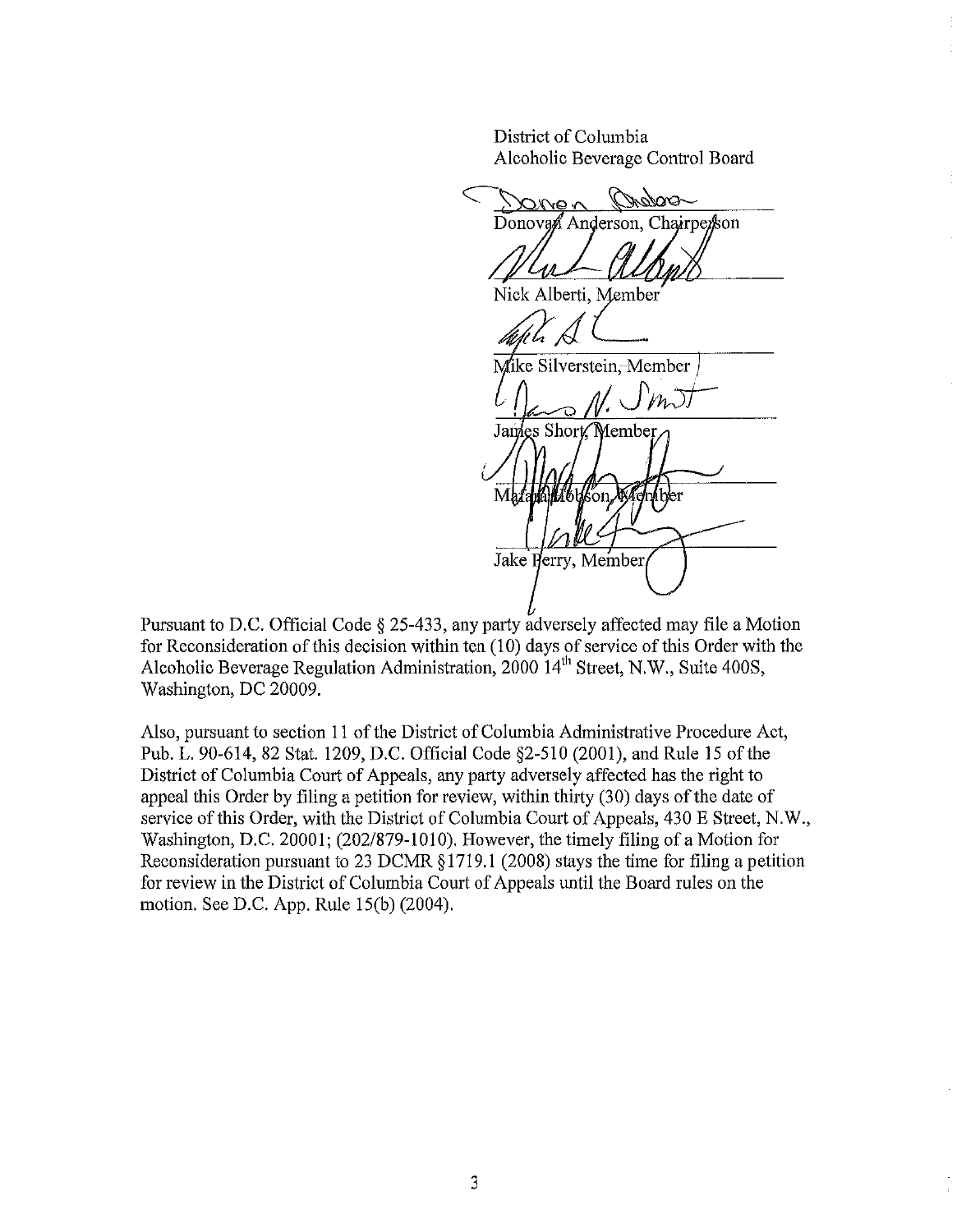#### SETTLEMENT AGREEMENT

Made this 1st day of November, 2016, by and between ERLDC. LLC (Applicant), ADVISORY NEIGHBORHOOD COMMISSION 28 ("the ANC") and the CITIZENS ASSOCIATION OF GEORGETOWN (CAG).

#### WITNESSETH

WHEREAS, Applicant has filed application for a Retailer's Class DX Alcoholic Beverage Control (ABC) license for operation of its interactive themed entertainment business at premises 3345 M Street, N.W. : and,

WHEREAS, in lieu of protest of said applications by the ANC or CAG, the parties desire to enter into this Agreement, whereby certain commitments on the pmi of the Applicant arc memorialized:

NOW, THEREFORE, in consideration of the premises above recited and the covenants and conditions set forth below, the parties agree as follows:

- 1. The premises to be operated the subject license shall consist of the entire first floor and basement of the building at 3345 M Street, N.W. ("the licensed Premises"). There shall be no outdoor seating or outdoor consumption of alcoholic beverages.
- 2. The nature of the subject business is presentation of interactive themed entertainment. Applicant acknowledges that the willingness of the ANC and CAG to enter into this Agreement is based on reliance that this business model will be perpetuated. Accordingly, Applicant shall afford

 $\mathbf{I}% _{t}\left| \mathbf{I}_{t}\right| =\mathbf{I}_{t}\left| \mathbf{I}_{t}\right|$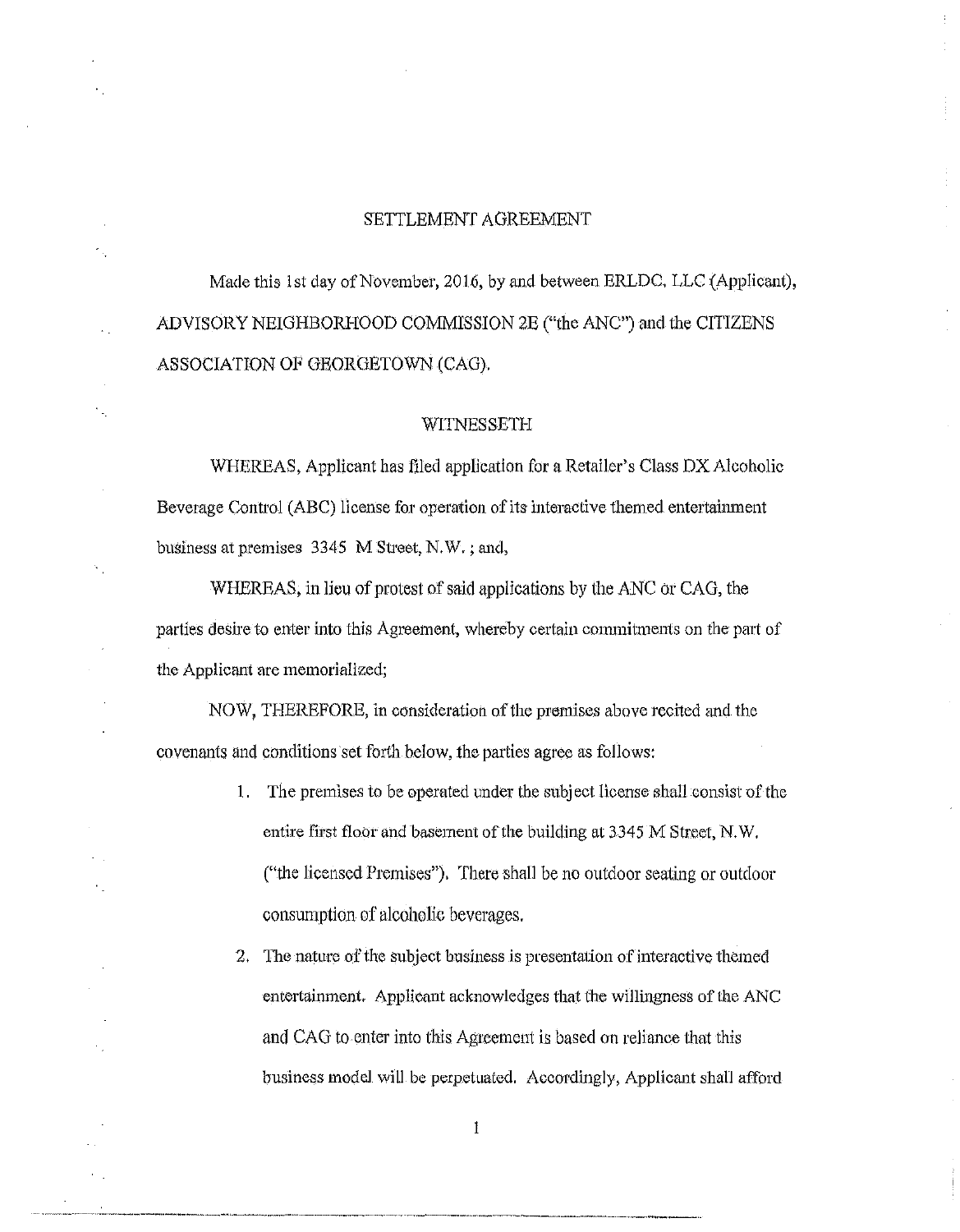the ANC and CAG forty-five (45) days' advance notice of any intention to seek approval from the ABC Board of any change in its business operations which the ABC Board might deem "substantial," including any contemplated deviation from the interactive themed entertainment model.

- 3. Alcoholic beverage service at the licensed Premises shall be available only to patrons who have purchased reservations to that day's presentation of interactive themed entertainment. Alcoholic beverage service shall not be available to members of the general public on a "walk in" basis. Applicant acknowledges that the willingness of the ANC and CAG to enter into this agreement is based on reliance that such restricted service of alcoholic beverages will be perpetnated. Accordingly, Applicant shall afford the ANC and CAG forty-five  $(45)$  day's advance notice of any intention to seek approval from the ABC Board of relaxation of the foregoing restriction of alcoholic beverage service to patrons who have purchased reservations to that day's interactive themed entertainment.
- 4. Hours of operation of the Applicant's business shall terminate not later than 1.00 am daily. It is understood that at said hour no patron shall remain on the Promises.

У.,

12

5. Except to the extent necessitated by emergency evacuation, Applicant's patrons shall enter and exit the licensed premises only through doors on M Street, NW. There shall be no customer queing outside the licensed Premises.. No music or other noise generated by entertainment activities shall be audible outside of the licenses Premises.

2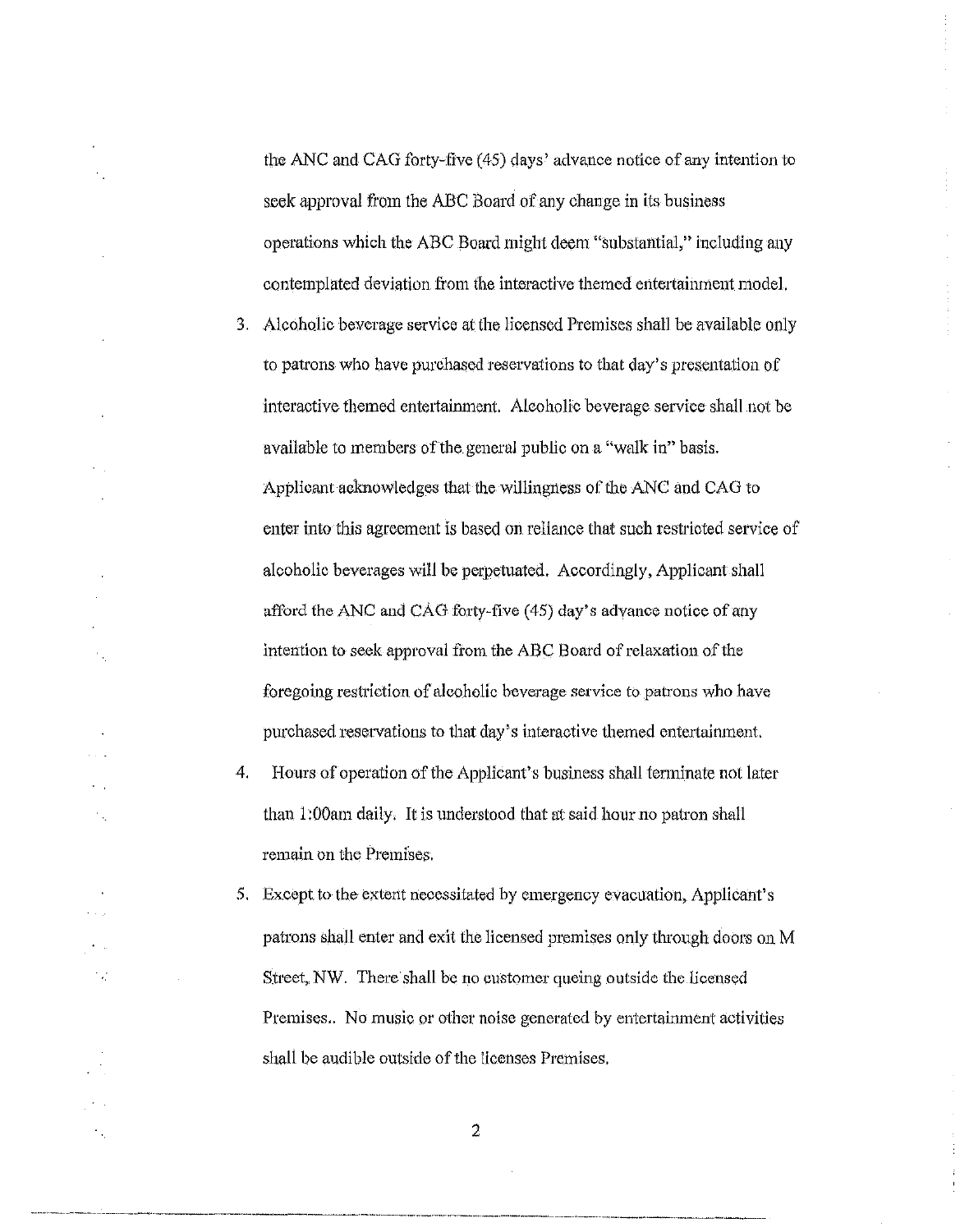- 6. All vendor deliveries shall be received, and all trash removal shall be conducted, only through its rear door of the licensed Premises leading to the public alley accessed from  $34<sup>th</sup>$  Street, NW. Trash is to be stored in rodent-proof containers until collected by Applicant's hauler. No trash or bottles are to be deposited outdoors during the hours of **II** pm and 7am, and no trash collection shall occur prior to 7 am.
- 7. Applicant shall maintain direct control of the licensed Premises at all times. Applicant shall not rent out, or otherwise cede control of the licensed Premises to any third party (including, but not limited to "promoters") at any time.
- 8. The ANC and CAG are relying on the foregoing commitments by the Applicant in determining to not protest the pending Class DX license application. The parties will submit this Agreement to the District of Columbia Alcoholic Beverage Control Board with their joint request that the terms hereof be incorporated in the Board's order approving the license application. In the event that the ABC Board falls to approve all the terms of this Agreement, this instrument shall be deemed to constitute the protests of the ANC and CAG to the pending application on the grounds of peace, order and quiet.

IN WITNESS WHEREOF, the parties have affixed hereunto their hands and seals

3

----------------------------------------------------- - --

 $\ddot{\phantom{a}}$  ,

 $\mathcal{C}_{\text{eff}}$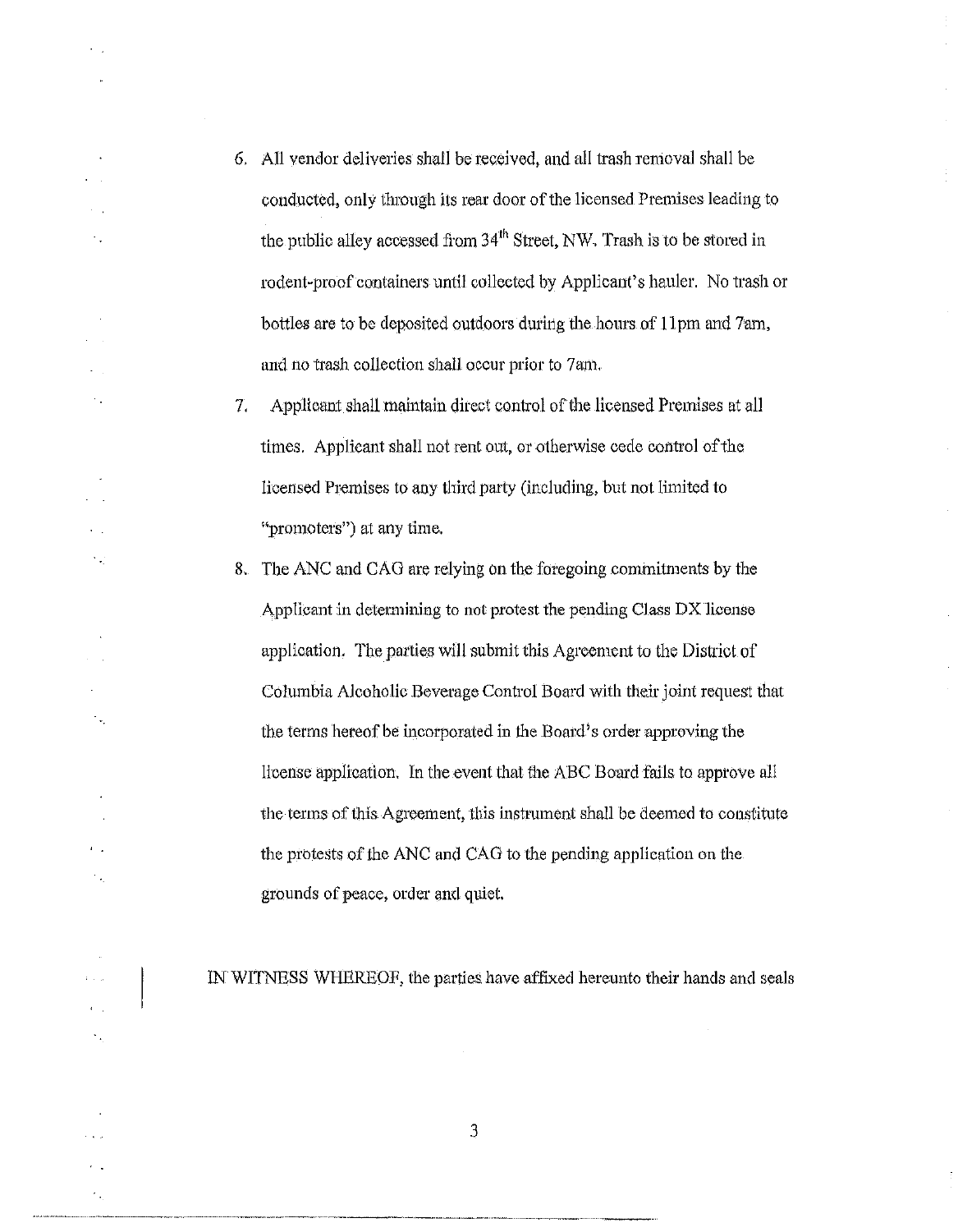on the date first above written.

 $\ddot{\phantom{1}}$ 

 $\mathcal{L}_{\mathcal{A}}$ 

 $\mathcal{C}^{\mathcal{C}}$  .  $\hat{\gamma}_{\hat{\sigma}_i}$ 

 $\sim$  .

 $\bar{z}$ 

 $\mathcal{L}_{\mathcal{A}}$  $\tilde{\gamma}_{\rm{in}}$ 

 $\ddot{\phantom{a}}$  $\omega \sim \omega_0$ 

> $\epsilon$  .  $\mathcal{F}_{\mathbf{p}}$

> > $\sim$

 $\sim$   $-$  .

 $\sim$ 

 $\gamma$ 

÷,

ERLDC, LLC B Managing Member ADVISORY NEIGHBORHOOD COMMISSION 2E <u>Eur</u>  $\frac{By: \sim \sim \sim \sim}{\text{Chairman}}$ CITIZENS ASSOCIATION OF GEORGETOWN Doon Eg2 By: President FAwjidata\MISC\O'Brien\ ERLDCa LLC\u SETTLEMENT AGREEMENT10.25.16.doc À  $\mathbf{I}$ 

 $\overline{4}$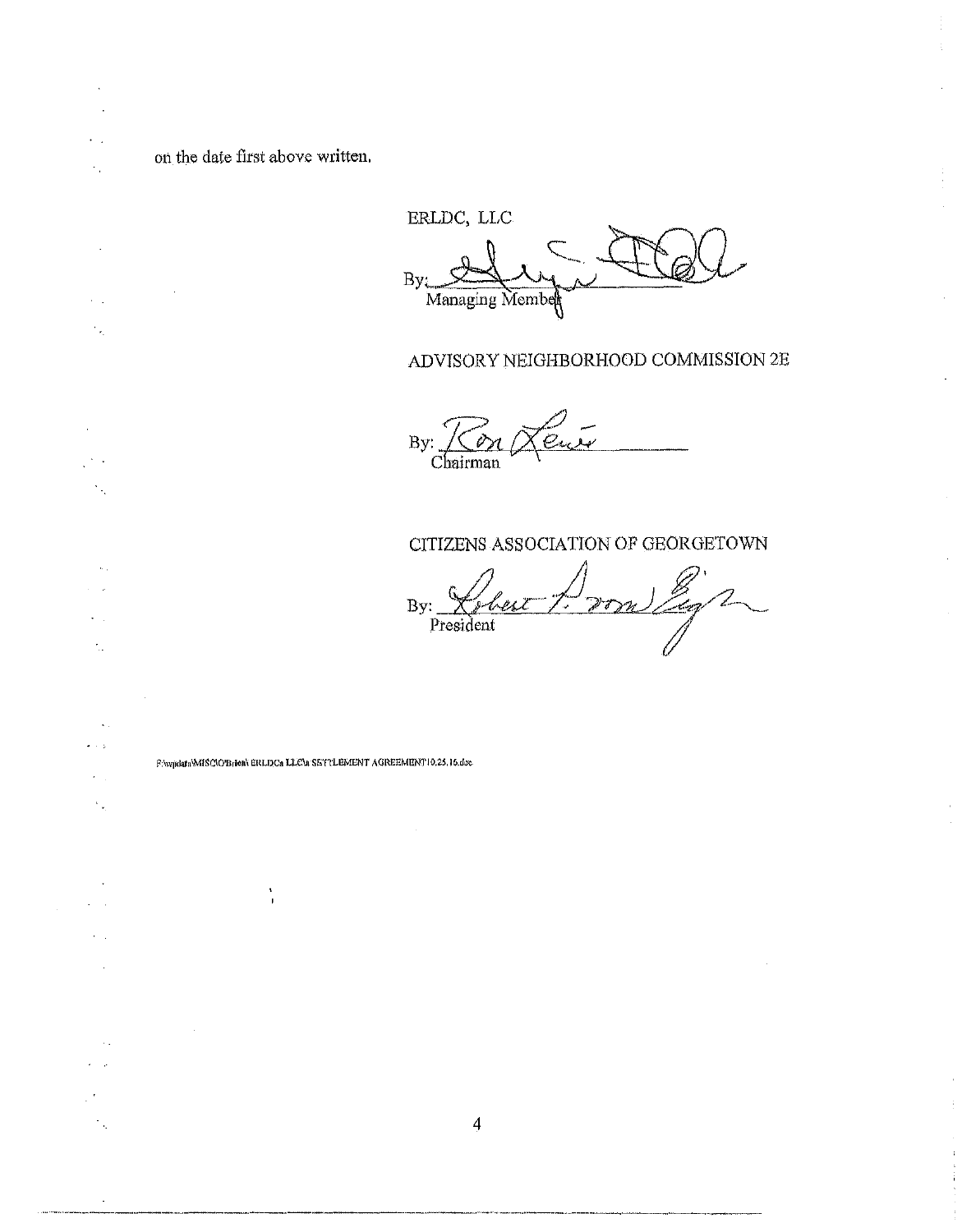### **THE DISTRICT OF COLUMBIA ALCOHOLIC BEVERAGE CONTROL BOARD**

| In the Matter of:                                                |                            |                         |
|------------------------------------------------------------------|----------------------------|-------------------------|
| ERLDC, LLC<br>t/a Escape Room Live                               |                            |                         |
| Holder of a<br>Retailer's Class DX Multipurpose Facility License | License No.:<br>Order No.: | ABRA-104030<br>2019-084 |
| at premises<br>3345 M Street, NW<br>Washington, D.C. 20007       |                            |                         |

ERLDC, LLC , t/a Escape Room Live (Licensee)

Lisa Palmer, Commissioner, Advisory Neighborhood Commission (ANC) 2E

Pamla Moore, President, Citizens Association of Georgetown (CAG)

**BEFORE:** Donovan Anderson, Chairperson Nick Alberti, Member Mike Silverstein, Member James Short, Member Bobby Cato, Member Rema Wahabzadah, Member

## **ORDER ON AMENDMENT TO SETTLEMENT AGREEMENT**

The official records of the Alcoholic Beverage Control Board (Board) reflect that ERLDC, LLC, t/a Escape Room Live (Licensee), ANC 2E, and CAG entered into a Settlement Agreement (Agreement), dated November 1, 2016, that governs the operation of the Licensee's establishment. This matter comes now before the Board to consider the Parties' Amendment to Settlement Agreement (Amendment), dated February 5, 2019, in accordance with D.C. Official Code§ 25-446 (2001).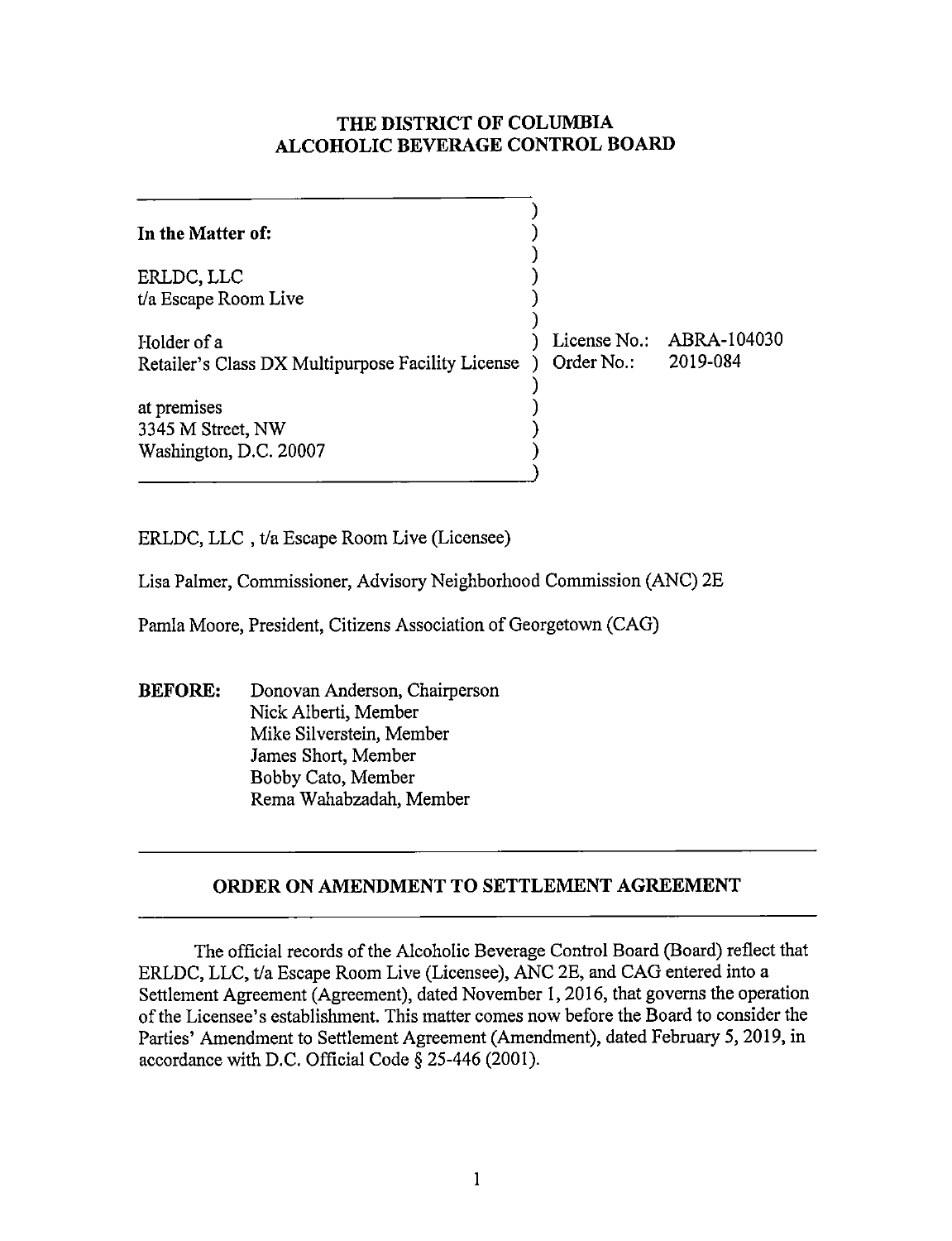The Amendment has been reduced to writing and has been properly executed and filed with the Board. The Licensee; Commissioner Lisa Palmer, on behalf of ANC 2E; and Pamla Moore, on behalf of CAG; are signatories to the Amendment.

Accordingly, it is this 13th day of February, 2019, **ORDERED** that:

- 1. The above-referenced First Amendment to Settlement Agreement submitted by the Parties to govern the operations of the Licensee's establishment is **APPROVED and INCORPORATED** as part of this Order;
- 2. All terms and conditions of the original Settlement Agreement not amended by the Amendment, shall remain in full force and effect; and
- 3. Copies of this Order shall be sent to the Licensee, ANC 2E, and CAG.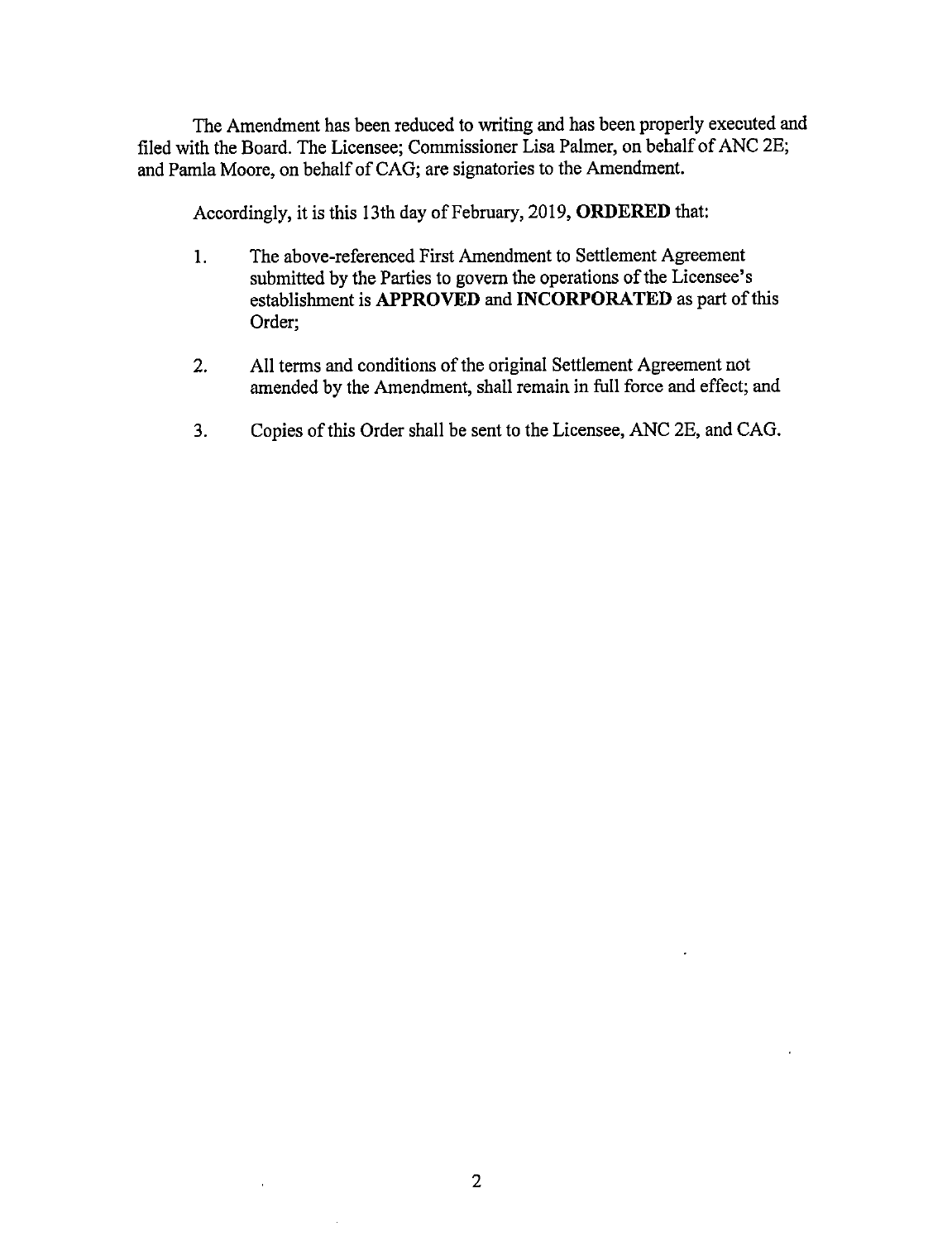District of Columbia Alcoholic Beverage Control Board

Doman

Donovan Anderson, Chairperson

Nick Alberti, Member */l/4 (\_\_* 

Mike Silverstein, Member

nes Short, Member

Bobby Cato, Member

Rema Waltabzadah, Member

Pursuant to D.C. Official Code  $\S$  25-433(d)(1), any party adversely affected may file a Motion for Reconsideration of this decision within ten (10) days of service of this Order with the Alcoholic Beverage Regulation Administration, 2000 14<sup>th</sup> Street, N.W., Suite 400S, Washington, DC 20009.

Also, pursuant to section 11 of the District of Columbia Administrative Procedure Act, Pub. L. 90-614, 82 Stat. 1209, D.C. Official Code §2-510 (2001), and Rule 15 of the District of Columbia Court of Appeals, any party adversely affected has the right to appeal this Order by filing a petition for review, within thirty (30) days of the date of service of this Order, with the District of Columbia Court of Appeals, 430 E Street, N.W., Washington, D.C. 20001; (202/879-1010). However, the timely filing of a Motion for Reconsideration pursuant to 23 DCMR § 1719. l (2008) stays the time for filing a petition for review in the District of Colwnbia Court of Appeals until the Board rules on the motion. See D.C. App. Rule 15(b) (2004).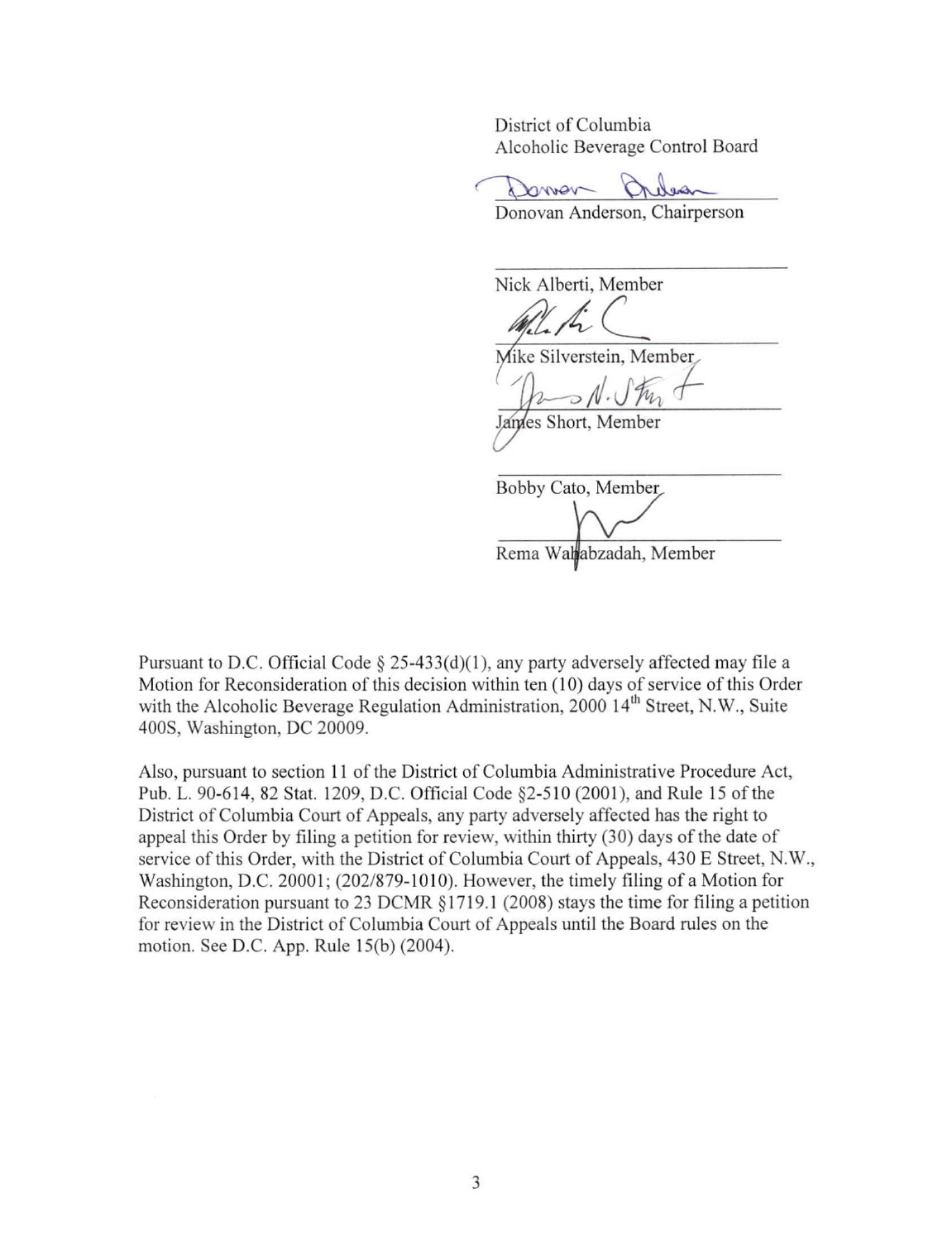# FIRST AMENOMENT TO SETTLEMENT AGREEMENT

Made this Served February, 2019, by and between ERLDC, LLC ("Escape Room"), ADVISORY NEIGHBORHOOD COMMISSION ZE ("the ANC") and the CITIZENS ASSOCIATION OF GEORGETOWN

("CAG").

#### **WITNESSETH:**

WHEREAS, the parties entered into a Settlement Agreement dated November 1, 2016; ("the

Agreement"); and,

WHEREAS, the parties desire to amend hereby certain provisions of the Agreement.

NOW, THEREFORE, in consideration of the above-recited premises and the mutual covenants

and conditions set forth below, the parties agree as follows:

1. In the first preamble to the Agreement, "CX" is substituted for "DX."

- 2. Section 3 of the Agreement is deleted in its entirety.
- 3. In Section 4 of the Agreement, "1:30am" is substituted for "1:00am."
- 4. In Section 8 of the Agreement, "CX" is substituted for "DX"
- 5. Except as explicitly modified hereby, the November 1, 2016 Settlement Agreement remains unmodified and in full force and effect.

IN WITNESS WHEREOF, the parties have affixed hereunto their hands and seals on the day and. year first above written.

[SIGNATURES:ON NEXT PAGE]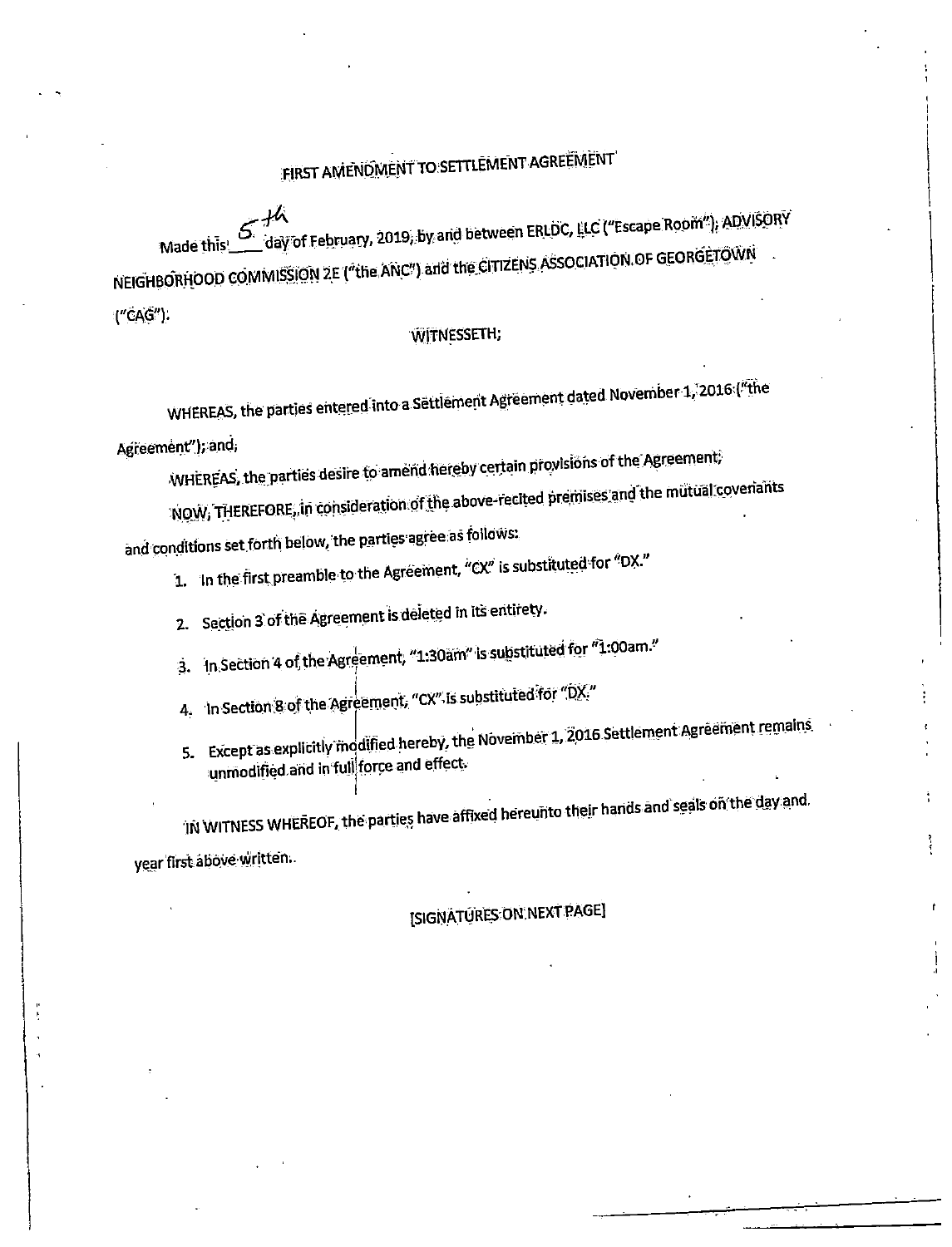ERLDC, LLC

**BA** 

ADVISORY NEIGHBORHOOD COMMISSION 2E

By:

Ĵ.

**CITIZENS ASSOCIATION OF GEORGETOWN** 

By Xaude H. Woose